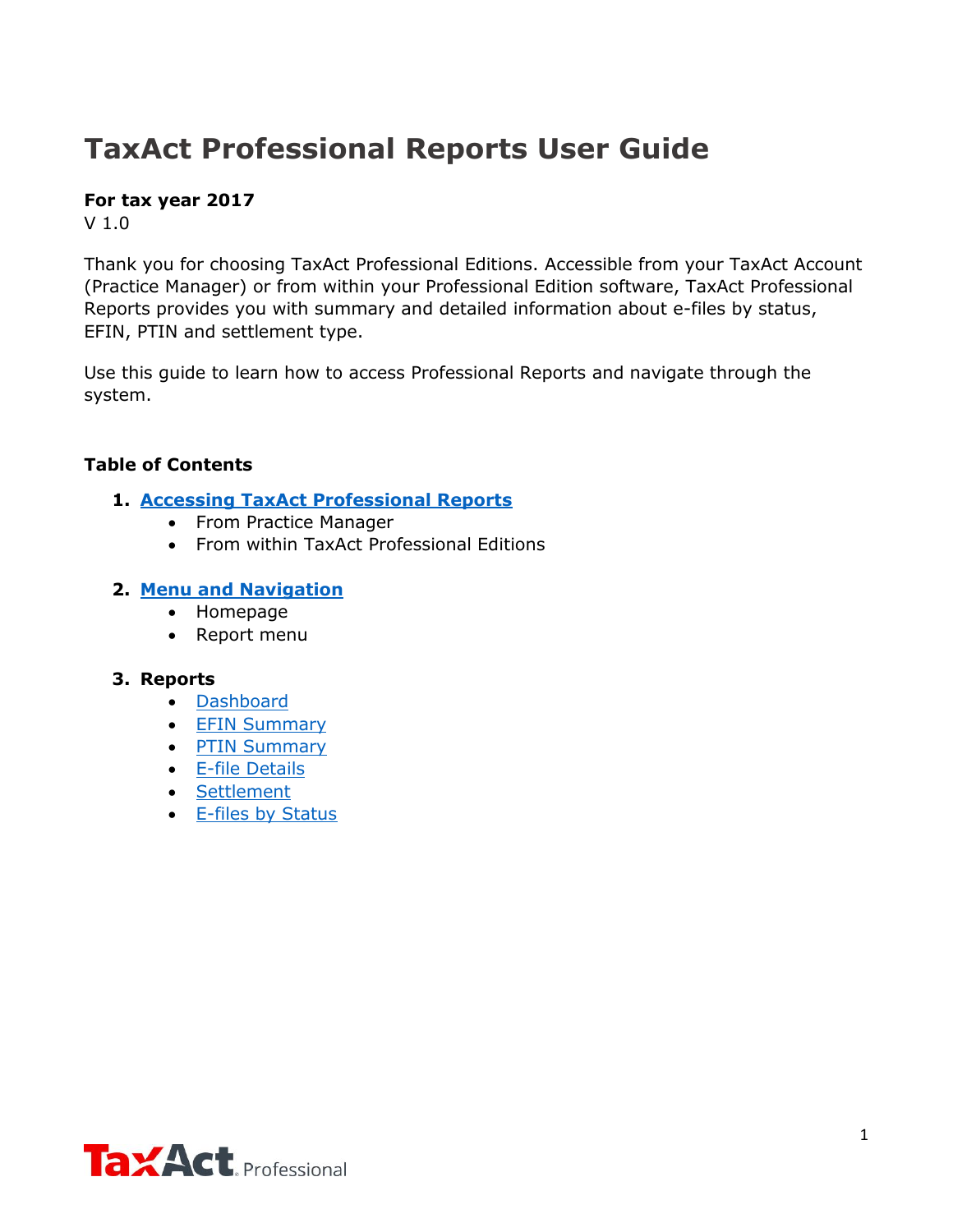## **1.Accessing Professional Reports**

You can access Professional Reports in two ways:

### **1. From Practice Manager:**

a. Go to [www.taxactprofessional.com](https://www.taxact.com/professional/) and click the blue Sign In button in the top right corner.

<span id="page-1-0"></span>Sign In

- b. Enter your Username and Password and any other required information to sign in.
- c. Click the Professional Reports tile in Practice Manager.



## **2. From within TaxAct Professional Editions:**

- a. Open your Professional Edition software (and sign in if you're using online networking).
- b. Click the Professional Reports tab.



c. Click the refresh button (two green arrows) at the top left of your screen.

<span id="page-1-1"></span>

## **2. Menu and Navigation**

- 1. Once you access Professional Reports, your home page is the Dashboard Report.
- 2. Click any of the reports in the Navigation menu on the upper left of your screen to view.
- 3. You can minimize the navigation menu by clicking the arrow.



4. You can also switch between tax filing years by using the drop down above the reports navigation



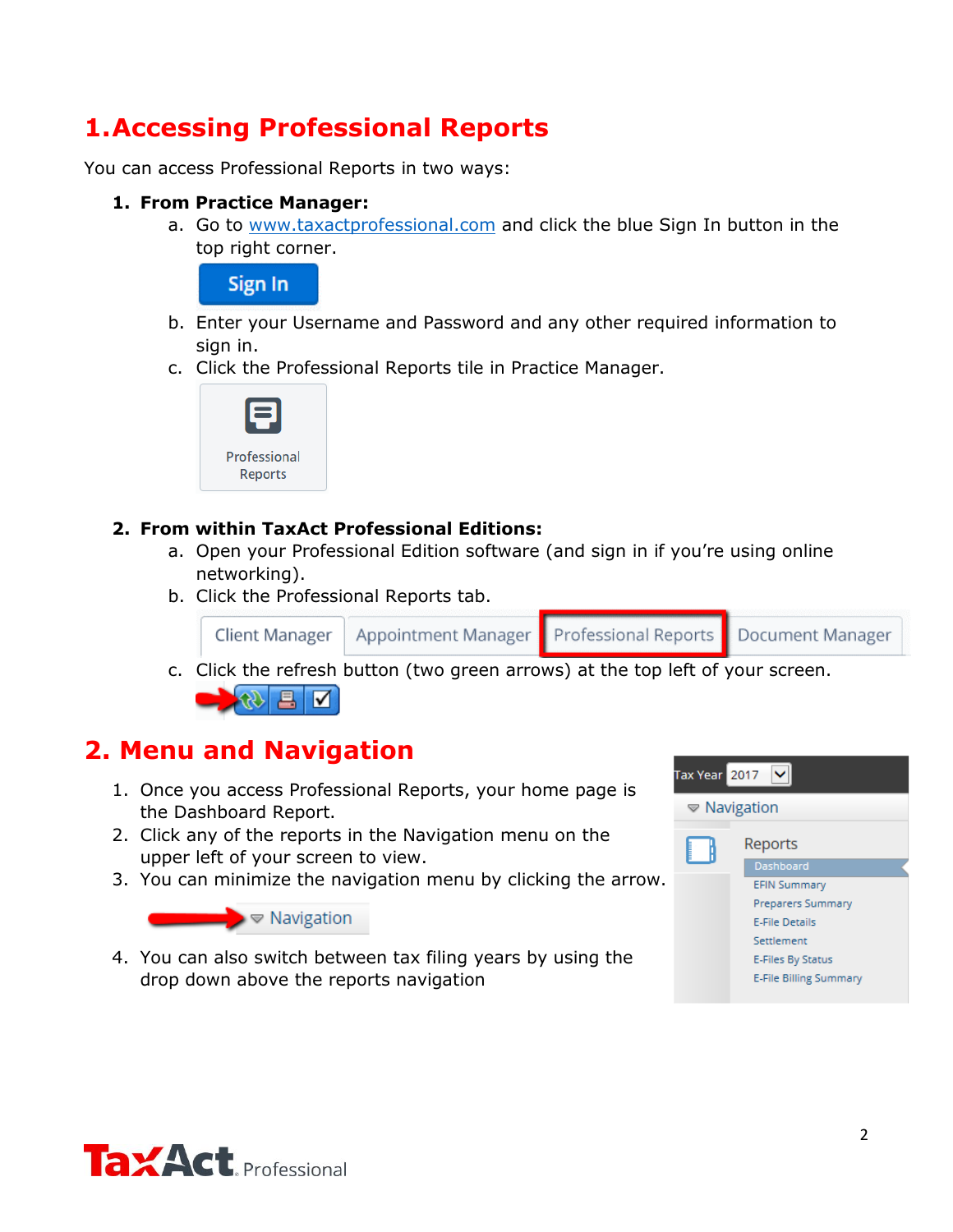## **3. Reports**

## <span id="page-2-0"></span>**Dashboard Report**

Think of the Dashboard report as your homepage in Professional Reports. To view this report at any time, click Dashboard in the navigation menu.

This report is broken into 3 parts:

## **1. E-Files Over Time**

Click Daily, Weekly or Monthly to view the E-Files Over Time graph by different time periods.





You may also click any point in the graph to view e-file details for that point in time.

**E-FILES** 

|                    | Filter your search by the following criteria: |                          |            | <b>V DATE FILTERS</b> |    |
|--------------------|-----------------------------------------------|--------------------------|------------|-----------------------|----|
| Client Name        | Preparer Name                                 | <b>F-File Status</b>     | From Date: | To Date:              |    |
| All                | All Preparers                                 | ◡<br>$\checkmark$<br>All |            |                       | Go |
| <b>EFIN Number</b> | Return Type                                   | Settlement Type          |            |                       |    |
| All                | ◡<br>All                                      | $\mathbf{v}$<br>All      |            |                       |    |

#### Export: Excel

| Client Name | Preparer Name         |          |           | Refund/Owed Submit Date EFIN Number | E-File Status | <b>Return Type</b> | Settlement Type    |
|-------------|-----------------------|----------|-----------|-------------------------------------|---------------|--------------------|--------------------|
|             | Last Name, First Name | \$0.00   | 4/14/2016 |                                     | Pending       | 1041 OH            | None               |
|             | Last Name, First Name | \$0.00   | 4/14/2016 |                                     | Pending       | 1041 FED           | None               |
|             | Last Name, First Name | \$0.00   | 4/14/2016 |                                     | Pending       | 1041 MN            | <b>Balance Due</b> |
|             | Preparer Name, Here   | \$0.00   | 4/12/2016 |                                     | Pending       | 1040 PA Ext        | <b>Balance Due</b> |
|             | Preparer Name, Here   | \$0.00   | 4/12/2016 |                                     | Pending       | 1040 NC Ext        | <b>Balance Due</b> |
|             | Preparer Name, Here   | \$0.00   | 4/12/2016 |                                     | Pending       | 1040 NI Ext        | <b>Balance Due</b> |
|             | Preparer Name, Here   | \$25.00  | 4/12/2016 |                                     | Pending       | 1040 NY Ext        | None               |
|             | Preparer, Name        | \$105.00 | 3/31/2016 |                                     | Pending       | 1040 LA Ext        | <b>Balance Due</b> |

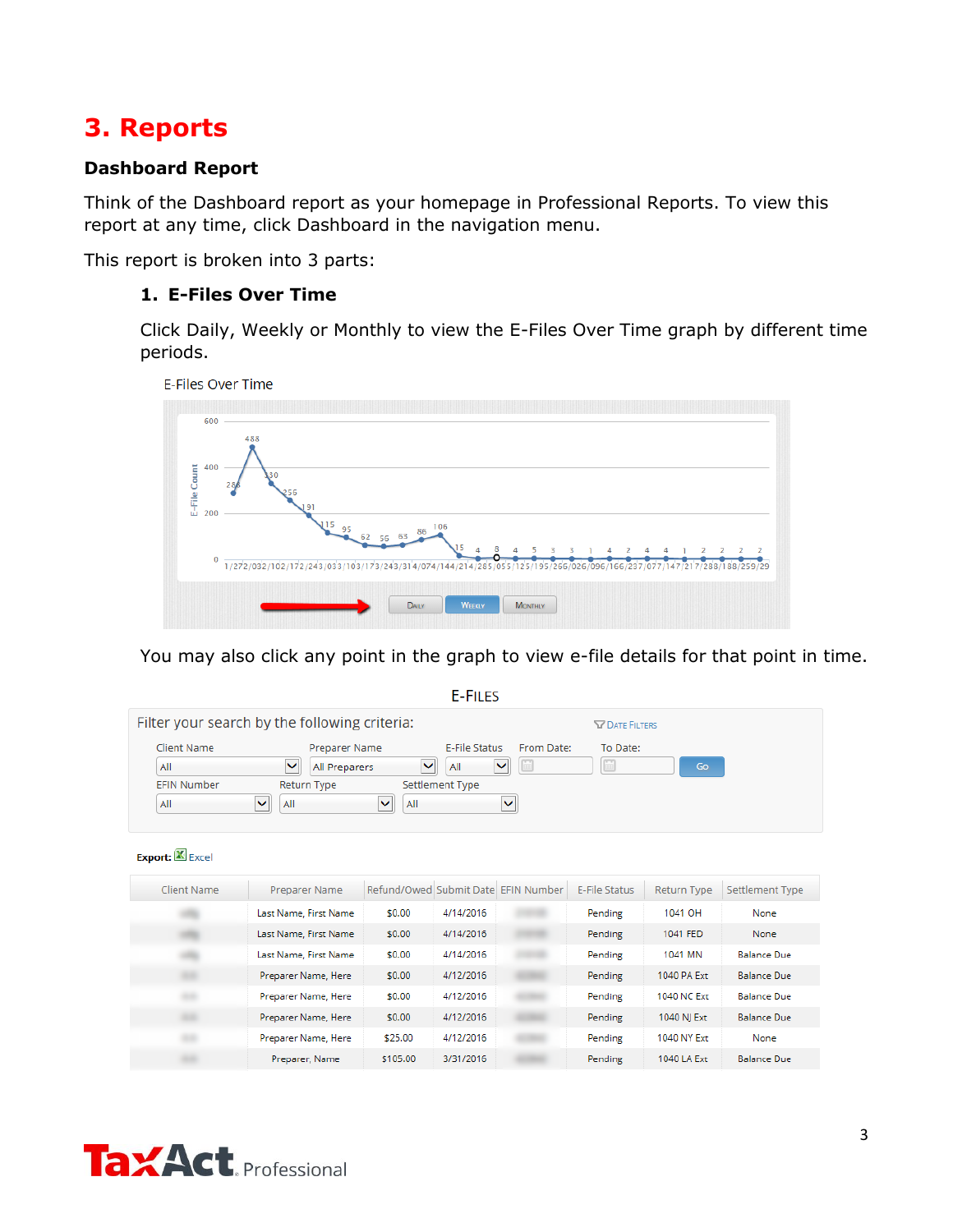**Report Filters:** You can drill down to specific information by using the filter dropdown menus at the top of the screen.

|                    | Filter your search by the following criteria: |                                                 | <b>SZ DATE FILTERS</b> |               |
|--------------------|-----------------------------------------------|-------------------------------------------------|------------------------|---------------|
| Client Name        | Preparer Name<br>▼                            | <b>F-File Status</b><br>$\overline{\mathbf{v}}$ | From Date:             | To Date:<br>Æ |
| <b>EFIN Number</b> | Return Type                                   | Settlement Type<br>-                            | Go                     |               |

You can either use the dropdown to scroll and make your selection or begin typing the name/word in the box. Once you have made your selection, click the blue Go button to view the filtered report.

- a. Clicking a row in the filtered report displays details for a particular e-file. Selecting the blank line at the beginning of the drop-down and clicking Go will remove the filter and display the entire list.
	- Client Name: Displays only the submitted e-files for the selected client.
	- Preparer Name: Displays only e-files submitted by the selected preparer.
	- E-file Status: Displays only e-files with the specified status. Statuses include accepted, rejected, previously accepted, awaiting acceptance, voided transmission, and refund method unavailable.
	- Date Range: Selecting a start and end date displays only e-files submitted during that timeframe.
	- EFIN Number: Displays only the e-files submitted for the selected EFIN.
	- Return Type: Displays only e-files for the selected return type (1040, 1041, 1065, 1120, 1120S, 990).
	- Settlement Type: Displays only e-files submitted with the selected settlement types of check, direct deposit, prepaid card, balance due or none.

## **2. Total E-Files**

Hover your cursor over the pie chart to see specific number of E-files by status (also shown in the accompanying table).

Click a section of the pie chart to bring up the e-file details for each status.

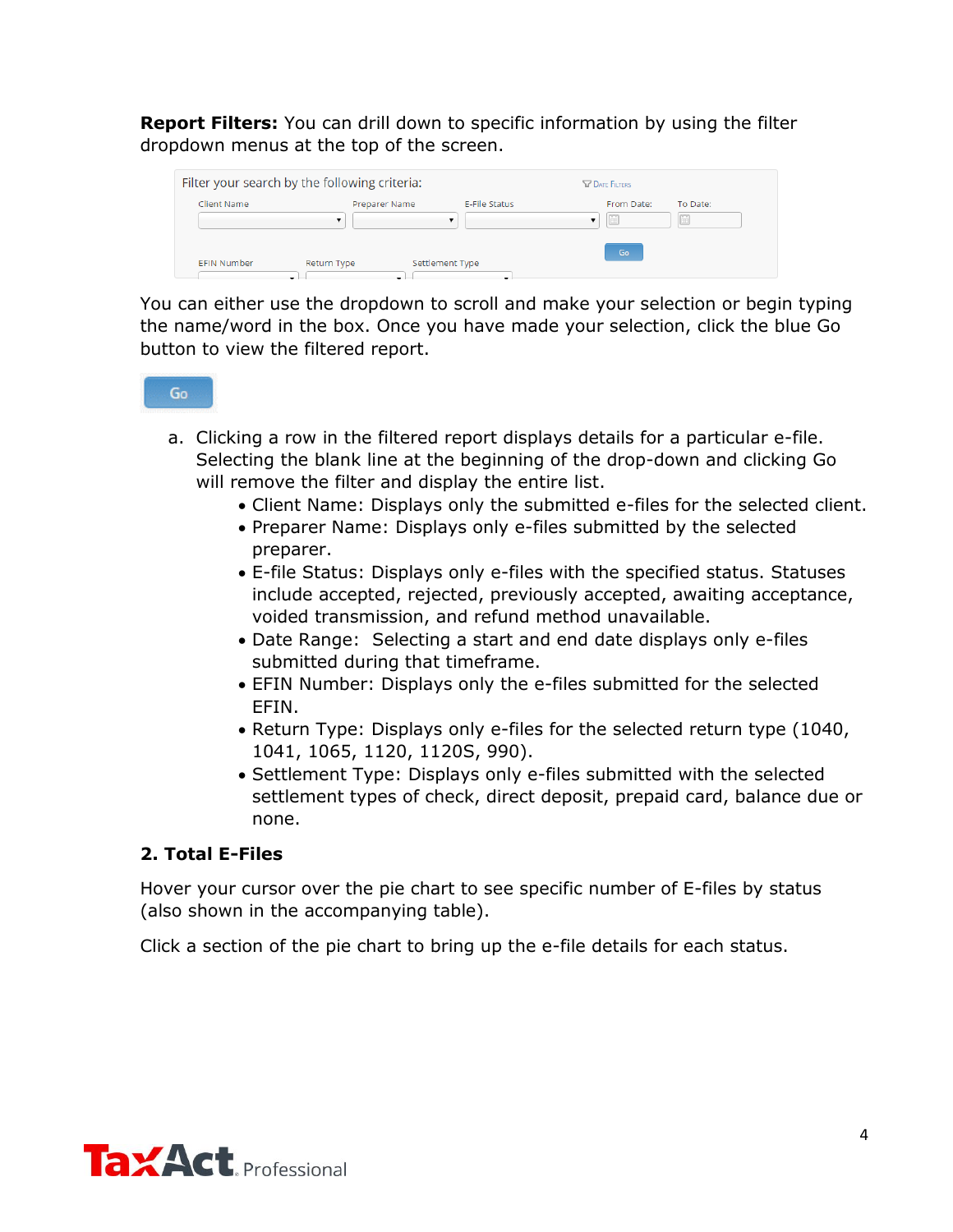

## **3. E-Files by EFIN**

Hover your cursor over each bar in the E-Files by EFIN to view actual numbers of efiles.



Click a bar to view e-file details for a particular EFIN.

You may also click an EFIN under the graph to select which EFINs to display in the graph.



## <span id="page-4-0"></span>**EFIN Summary Report**

After clicking EFIN Summary in the navigation menu to access the report, hover your cursor over each data point to view the associated EFIN and number of e-files at that point in time.

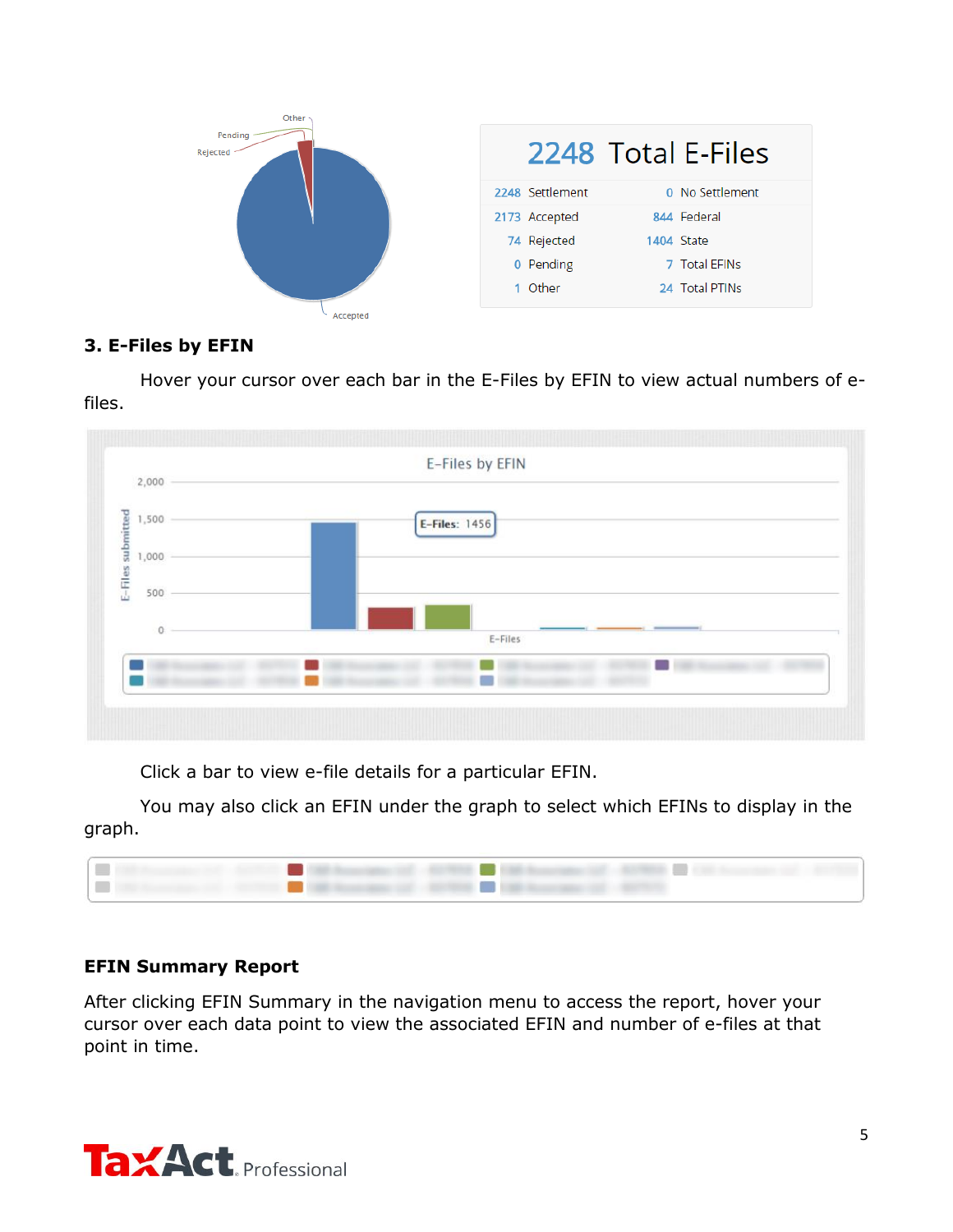#### E-Files Over Time



Click any of the lines in the graph to view e-file details for an EFIN at that point in time

The table below the graph presents summary statistics for each EFIN, including total PTINs, e-files, accepted, Federal State and settlement.

| <b>EFIN Name</b> | EFIN # | # of PTINS | Total E-Files | Accepted | Federal | State | Settlement |
|------------------|--------|------------|---------------|----------|---------|-------|------------|
|                  |        | 16         | 1456          | 1413     | 703     | 753   | 1456       |
|                  |        | 4          | 309           | 297      | 19      | 290   | 309        |
|                  |        | 4          | 346           | 331      | 43      | 303   | 346        |
|                  |        |            | 5             | 5        | $\circ$ | 5     | 5          |
|                  |        | 5          | 38            | 37       | 17      | 21    | 38         |
|                  |        |            | 40            | 39       | 24      | 16    | 40         |
|                  |        | 10         | 54            | 51       | 38      | 16    | 54         |

## **PTIN Summary Report**

Click PTIN Summary in the navigation menu to access this report which lists all PTINs in your practice, each preparer's name, and a summary for each preparer, including total efiles, accepted, Federal, State, and settlement.

<span id="page-5-0"></span>

|                    |         |             | <b>PTIN SUMMARY</b>  |               |         |                 |            |
|--------------------|---------|-------------|----------------------|---------------|---------|-----------------|------------|
| 2248 Total E-Files | 7 EFINS | 24 PTINS    |                      | 2173 Accepted |         | 2248 Settlement |            |
| PTIN Name          |         | <b>PTIN</b> | <b>Total E-Files</b> | Accepted      | Federal | <b>State</b>    | Settlement |
|                    |         |             | 140                  | 134           | 62      | 78              | 140        |

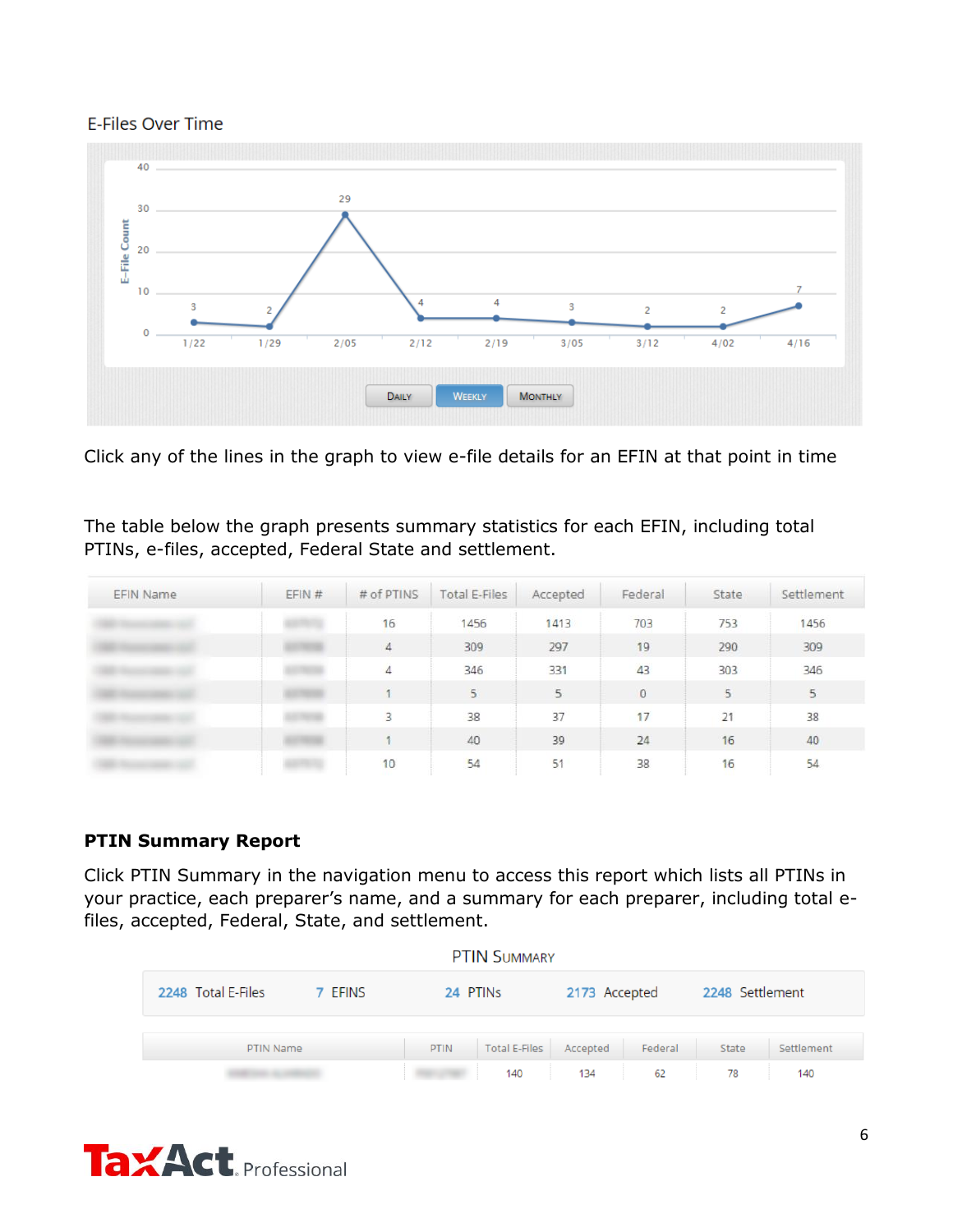## **E-File Details Report**

This report provides a table of all e-files your practice has submitted with detail for:

- <span id="page-6-0"></span>Client Name
- Preparer Name
- Refund/Owed
- Submit Date
- EFIN Number
- E-file Status
- Return Type
- Settlement Type

| <b>Client Name</b> | Preparer Name         |             |           | Refund/Owed Submit Date EFIN Number | <b>E-File Status</b> | <b>Return Type</b> | Settlement Type       |
|--------------------|-----------------------|-------------|-----------|-------------------------------------|----------------------|--------------------|-----------------------|
|                    | Last Name, First Name | \$0.00      | 4/14/2016 |                                     | Pending              | 1041 OH            | None                  |
|                    | Last Name, First Name | \$0.00      | 4/14/2016 |                                     | Pending              | 1041 FED           | None                  |
|                    | Last Name, First Name | \$0.00      | 4/14/2016 |                                     | Pending              | 1041 MN            | <b>Balance Due</b>    |
|                    | Preparer Name, Here   | \$0.00      | 4/12/2016 |                                     | Pending              | 1040 PA Ext        | <b>Balance Due</b>    |
|                    | Preparer Name, Here   | \$0.00      | 4/12/2016 |                                     | Pending              | 1040 NC Ext        | <b>Balance Due</b>    |
|                    | Preparer Name, Here   | \$0.00      | 4/12/2016 |                                     | Pending              | 1040 NJ Ext        | <b>Balance Due</b>    |
|                    | Preparer Name, Here   | \$25.00     | 4/12/2016 |                                     | Pending              | 1040 NY Ext        | None                  |
|                    | Preparer, Name        | \$105.00    | 3/31/2016 |                                     | Pending              | 1040 LA Ext        | <b>Balance Due</b>    |
|                    | Example, Name         | \$998.00    | 3/30/2016 |                                     | Pending              | 1040 FED Ext       | None                  |
|                    | Example, Name         | \$0.00      | 3/9/2016  |                                     | Pending              | 1120 FED           | None                  |
|                    | Example, Name         | \$0.00      | 3/9/2016  |                                     | Pending              | 1120 NY            | None                  |
|                    | Preparer Name, Here   | \$5,367.00  | 3/2/2016  |                                     | Pending              | 1040 FED           | <b>Direct Deposit</b> |
|                    | Example, Name         | \$5,000.00  | 2/29/2016 |                                     | Pending              | 1040 FED           | Check                 |
|                    | Example, Name         | \$5,367.00  | 2/29/2016 |                                     | Pending              | 1040 FED           | Check                 |
|                    | Example, Name         | \$3,367.00  | 2/18/2016 |                                     | Pending              | 1040 FED           | <b>Direct Deposit</b> |
|                    | Example, Name         | \$4,367.00  | 2/18/2016 |                                     | Pending              | 1040 FED           | Direct Deposit        |
|                    | Example, Name         | \$31,775.00 | 2/15/2016 |                                     | Pending              | 1040 FED           | <b>Direct Deposit</b> |
|                    | Example, Name         | \$1,000.00  | 2/15/2016 |                                     | Pending              | 1040 UT            | Check                 |
|                    | Example, Name         | \$5,367.00  | 2/11/2016 |                                     | Pending              | 1040 FED           | Check                 |
|                    | Example, Name         | \$55.00     | 2/11/2016 |                                     | Pending              | 1040 IA            | Check                 |
|                    |                       |             |           |                                     |                      | 1                  | 3<br>$\overline{2}$   |

The table is divided into pages, with each page showing 20 e-files (federal and state for the same TIN will be on separate lines). Simply click the page number buttons on the bottom right of the table to view a different page.



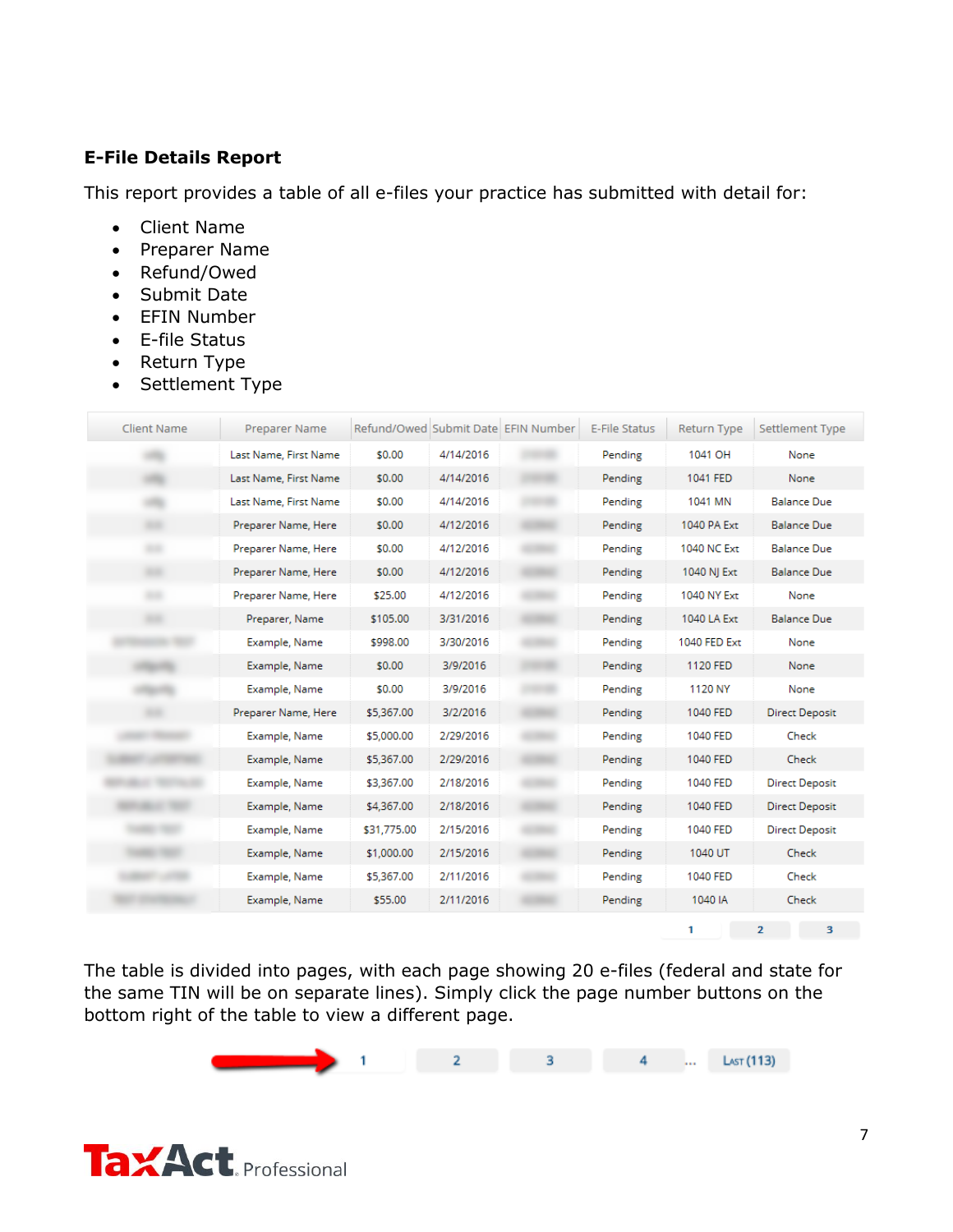|                           |                  | $\pmb{\times}$                                                                                          |
|---------------------------|------------------|---------------------------------------------------------------------------------------------------------|
| <b>TAX RETURN DETAILS</b> |                  |                                                                                                         |
| <b>Name</b>               | <b>TEST TEST</b> | <b>Federal Return Status Information:</b>                                                               |
| <b>Product</b>            | <b>FED</b>       | <b>Federal Return Status:</b>                                                                           |
| <b>Product Type</b>       | 1040             | <b>Awaiting Acceptance</b>                                                                              |
| <b>IsBank</b>             | False            | <b>Federal Return Status Explanation:</b><br>A valid return has been received for this                  |
| <b>Status</b>             | Pending          | taxpayer and the return is being processed. It<br>typically takes 24-48 hours to receive feedback       |
| <b>Type</b>               | Check            | from the IRS or state agency (if applicable) on the<br>status of your return. You can check your status |
| <b>Submit Date</b>        | 2/5/2016         | anytime at efstatus.taxact.com.                                                                         |
| <b>Refund</b>             | \$5,000.00       | You have elected to receive your refund by<br>Paper Check from IRS or State Revenue Agency              |
| <b>PTIN</b>               |                  | Based upon information from the IRS, you can                                                            |
| <b>ZipCode</b>            | 52241            | generally expect your refund in less than 21<br>days.If you would like more precise information         |
| <b>PreparerName</b>       | Example, Name    | about your refund status, you can go to the IRS<br>Where's My Refund page. You can start checking       |
| <b>Firm Name</b>          |                  | the status of your refund within 24 hours after<br>you have e-filed your return. An actual              |
| <b>EFIN</b>               |                  | personalized refund date will be provided as<br>soon as the IRS processes your return and               |
| <b>EIN</b>                |                  | approves your refund. Updates to refund status<br>are made daily - usually at night. TaxACT does        |
|                           |                  | not have additional information concerning your<br>refund status.                                       |

Click any of the rows in the table (each row represents a submitted e-file) to view a popup table containing more detail for that return, including:

- Client name
- Product
- Product Type
- Bank Product Flag (yes/no)
- Status
- Type (disbursement)
- Submit Date
- Number of Rejects
- Refund Owed
- PTIN
- Zip Code
- Preparer Name
- Firm Name
- EFIN
- EIN

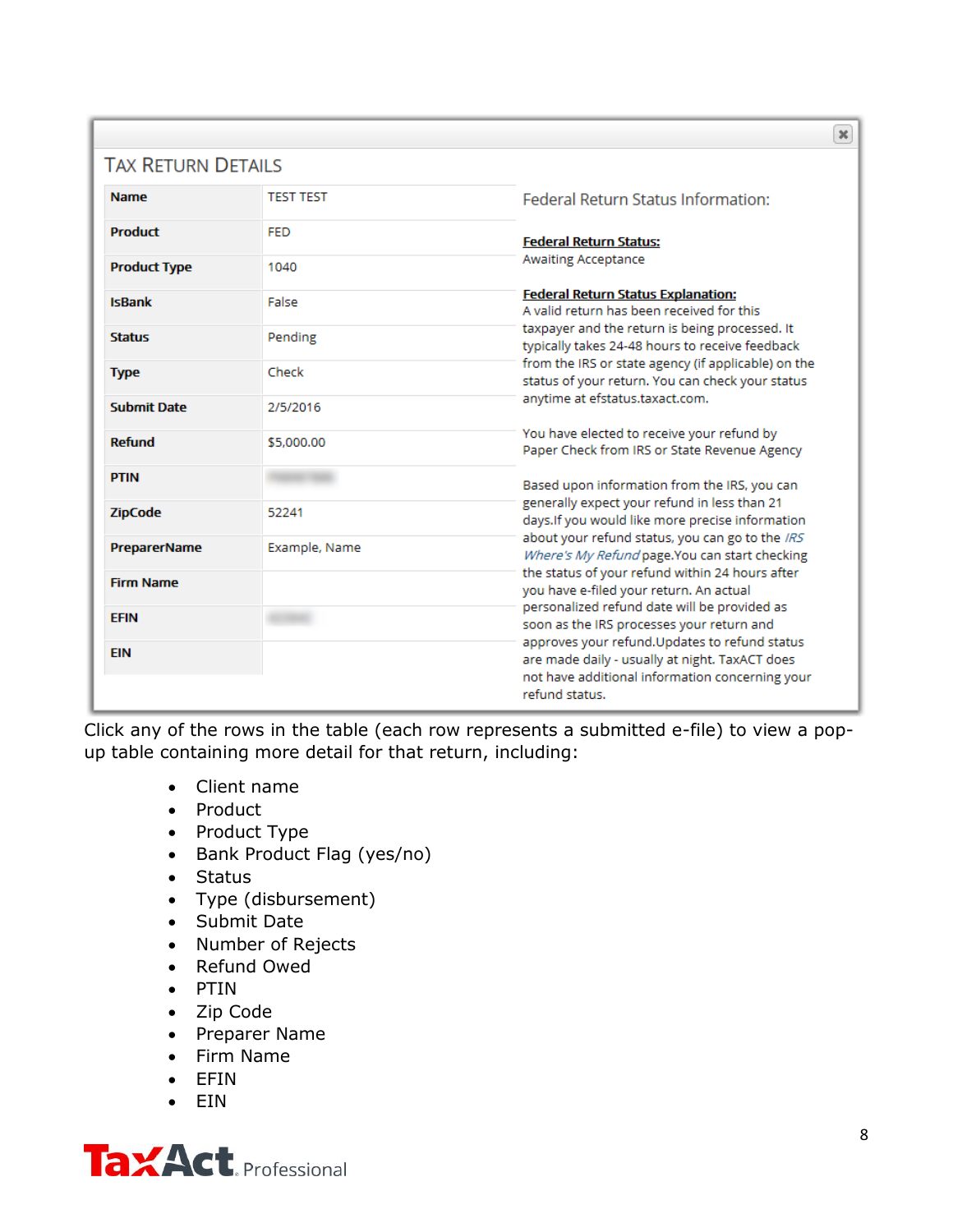To export the table to a .CSV file, click the Excel icon at the upper left of the table.

Export: Excel

## **Settlement Report**

To view, click Settlement in the navigation menu. This report displays a pie chart and a table showing the total e-files submitted for each settlement type.

<span id="page-8-0"></span>

Click a pie chart section to view e-file details for a particular settlement type.

## <span id="page-8-1"></span>**E-files by Status Report**

Click E-files by Status in the navigation menu. You will see a pie chart and table with total e-files submitted by status (accepted, rejected, pending and other).

Hover your cursor over the pie chart sections to see the corresponding number for a status.

Click a pie chart section to view e-file details by status.

Use the drop-downs at the top to filter the report by EFIN or Preparer.

| <b>EFIN Number</b> | Preparer Name |  |
|--------------------|---------------|--|
|                    |               |  |